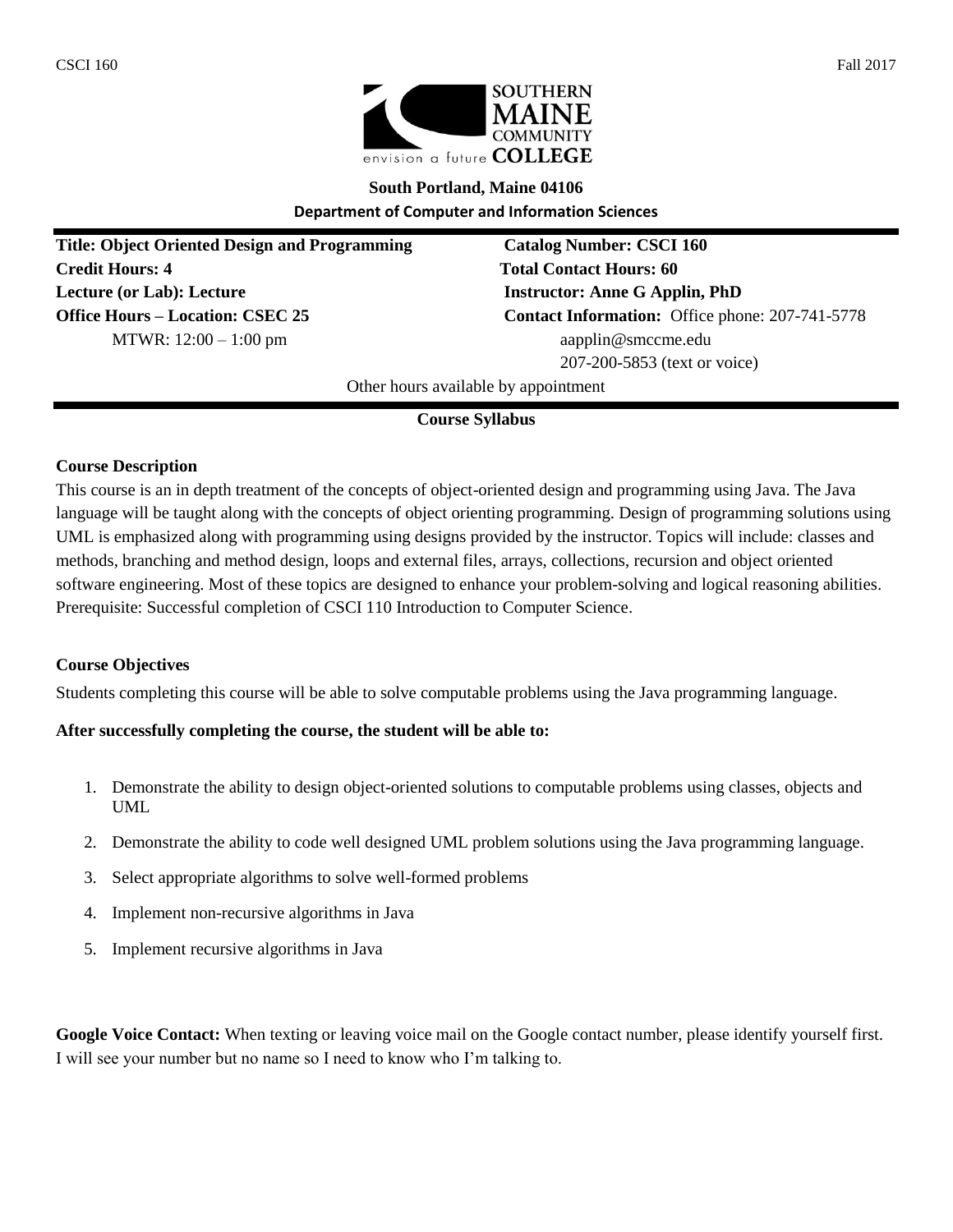# **Topical Outline of Instruction**

| Meeting      | Date  | topic                                                               | Reading for next class | <b>Start</b> | Due   |
|--------------|-------|---------------------------------------------------------------------|------------------------|--------------|-------|
| $\mathbf{1}$ | 8/28  | Pretest                                                             | Section $7.1 - 7.10$   |              |       |
| 2            | 8/30  | <b>Securing Risky Data</b>                                          |                        |              |       |
|              | 9/4   | Labor Day, No Class                                                 |                        |              |       |
| 3            | 9/6   | Securing Risky Data                                                 |                        |              |       |
| 4            | 9/11  | Chapter 9<br>Objects and Classes Review (Dog Class)                 |                        |              |       |
| 5            | 9/13  | UML and Lab1: file input/output & run<br>configurations in Netbeans | Section $7.11 - 7.18$  |              |       |
| 6            | 9/18  | ArrayLists                                                          |                        |              |       |
| 7            | 9/20  | Objects within objects<br>Section $10.1 - 10.4$                     |                        |              |       |
| 8            | 9/25  | Section 11.1 - 11.4<br>Inheritance, Multiple Inheritance            |                        | Proj2        | Proj1 |
| 9            | 9/27  | <b>Abstract Types</b>                                               |                        |              |       |
| 10           | 10/2  | Section 11.15<br>More on Abstract Types                             |                        |              |       |
| 11           | 10/4  | Interfaces - Agility Competition                                    | Chapter 14             |              |       |
|              | 10/9  | Columbus Day, No Class                                              |                        |              |       |
| 12           | 10/11 | Generics                                                            |                        |              |       |
| 13           | 10/16 | More on Generics                                                    |                        |              |       |
| 14           | 10/18 | 15.2<br>Midterm Exam                                                |                        | Proj4        | Proj3 |
| 15           | 10/23 | Cybersecurity and Society                                           |                        |              |       |
| 16           | 10/25 | Cybersecurity and Society                                           |                        |              |       |
| 17           | 10/30 | Java Collections: Maps                                              | 15.3                   |              |       |
| 18           | 11/1  | <b>Java Collections: Sets</b>                                       |                        |              |       |
| 19           | 11/6  | Java Collections : List                                             |                        |              | Proj4 |
| 20           | 11/8  | Array implementation of lists                                       |                        |              |       |
| 21           | 11/13 | Linked implementations of lists<br>Chapter 12                       |                        |              |       |
| 22           | 11/15 | Recursive algorithms                                                |                        |              |       |
| 23           | 11/20 | Stacks: array implementations<br>Not in text                        |                        |              |       |
| 24           | 11/22 | <b>Stacks:</b> linked implementations                               |                        |              |       |
| 25           | 11/27 | Queues: linked implementations                                      | Not in text            | Proj6        | Proj5 |
| 26           | 11/29 | Queues: linked implementation                                       |                        |              |       |
| 27           | 12/4  | Algorithm Comparison: Sorting and Searching                         |                        |              |       |
| 28           | 12/6  |                                                                     |                        |              |       |
| 29           | 12/11 | Final Exam part 1                                                   |                        |              | Proj6 |
| 30           | 12/13 | Final Exam part 2                                                   |                        |              |       |

Possibly incomplete and subject to change – the ORDER of coverage will not change.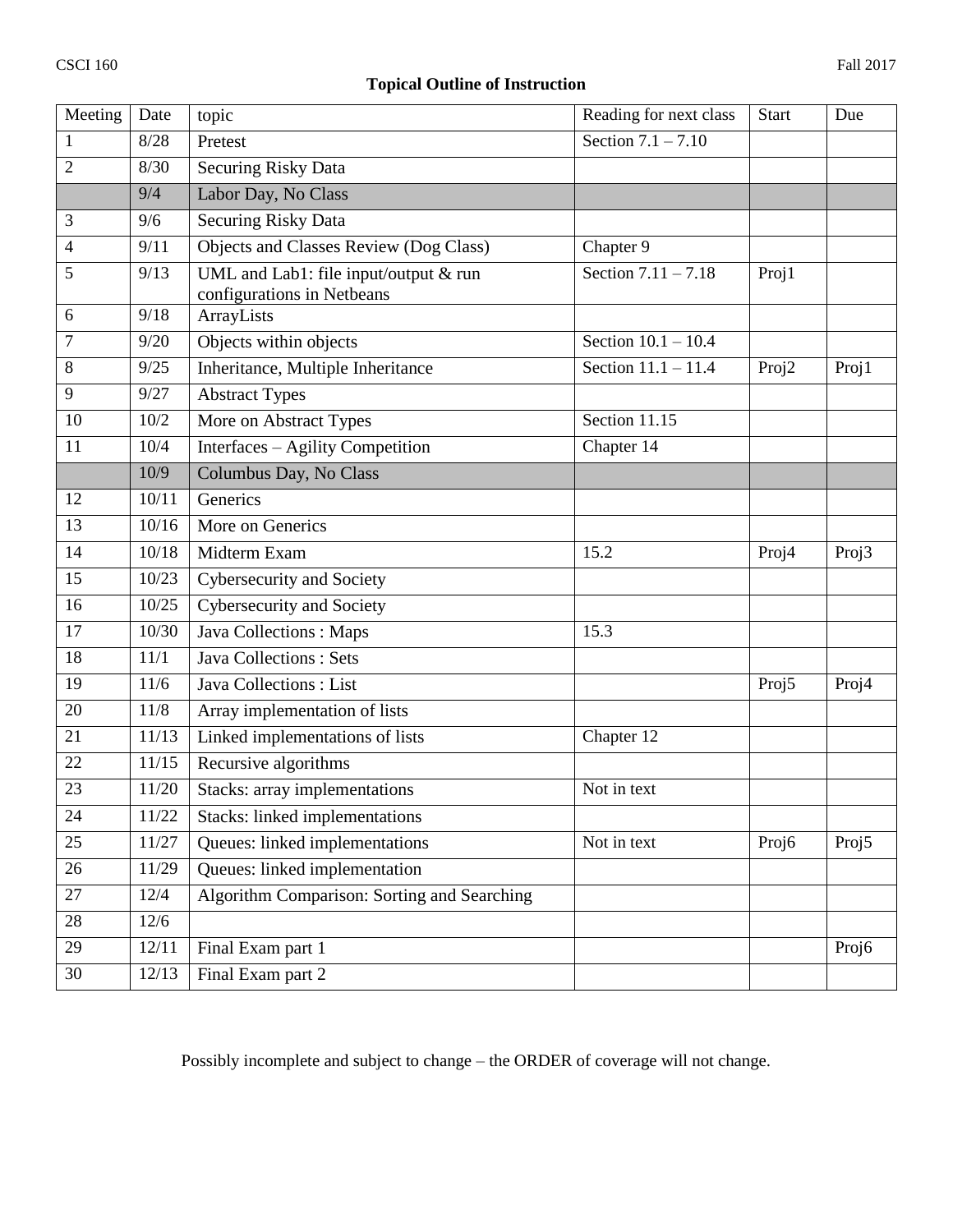#### $\text{CSCI } 160$  Fall 2017

# **Course Requirements**

Students will create up to 5 individual programming projects, take 2 tests during scheduled class times and complete a comprehensive final examination. Projects will involve computation, manipulation of data as well as searching and sorting arrays. Students should expect to spend 8-10 hours per week outside of class working on projects, homework and course preparation.

# **Student Evaluation and Grading**

|                       | Textbook Exercises (challenge & participation) | 10% & 5%     |      |
|-----------------------|------------------------------------------------|--------------|------|
|                       | Two in-class tests                             | 30%          |      |
|                       | <b>Programming Projects</b>                    | 35%          |      |
|                       | Final Exam (Comprehensive)                     | 20%          |      |
|                       |                                                |              |      |
| <b>Grading Scale:</b> |                                                |              |      |
| $93 - 100$            | A                                              | 77 - 79.99   | $C+$ |
| $90 - 92.99$          | $A -$                                          | $73 - 76.99$ | C    |
| $87 - 89.99$          | $B+$                                           | $70 - 72.99$ | $C-$ |
| $83 - 86.99$          | В                                              | $0 - 69.99$  | F    |
| $80 - 82.99$          | B-                                             |              |      |

Late Assignments: Projects lose 10% per day and will not be accepted after 7 days.

# **Text, Tools and / or Supplies**

*Zybooks Programming in Java. Code:* SMCCMECSCI160ApplinFall2017. You should have a notebook for taking notes and a writing instrument. It is strongly recommended that the student have a USB drive to store backup copies of all programming assignments.

**Attendance Policy:** Students will be dropped from the course with a grade of AF if they miss 3 consecutive meetings without contacting the instructor or a total cumulative number of classes equal to 3 weeks of class (6 class meetings). Attendance on time for each class is expected.

**Cell Phones:** Cell phones, text-messaging devices, and other social-networking connections may not be used in this class. If you bring such equipment to the classroom, it must be turned to vibrate before the class starts and stay that way throughout the class period. Use of such equipment is distracting to those nearby and will not be tolerated.

### **End-of-Course Evaluation**

Students complete evaluations for each course attended at SMCC. Evaluations are submitted online and can be accessed through the student portal. Students can access the course evaluations beginning one week before the end of classes. The deadline for submission of evaluations occurs Monday at 5 p.m. following the last day of the class. You will receive an email to your student e-mail account when course evaluations are available.

### **ADA Syllabus Statement**

Southern Maine Community College is an equal opportunity/affirmative action institution and employer. For more information, please call (207) 741-5798. If you have a disabling condition and wish to request accommodations in order to have reasonable access to the programs and services offered by SMCC, you must register with the Disability Services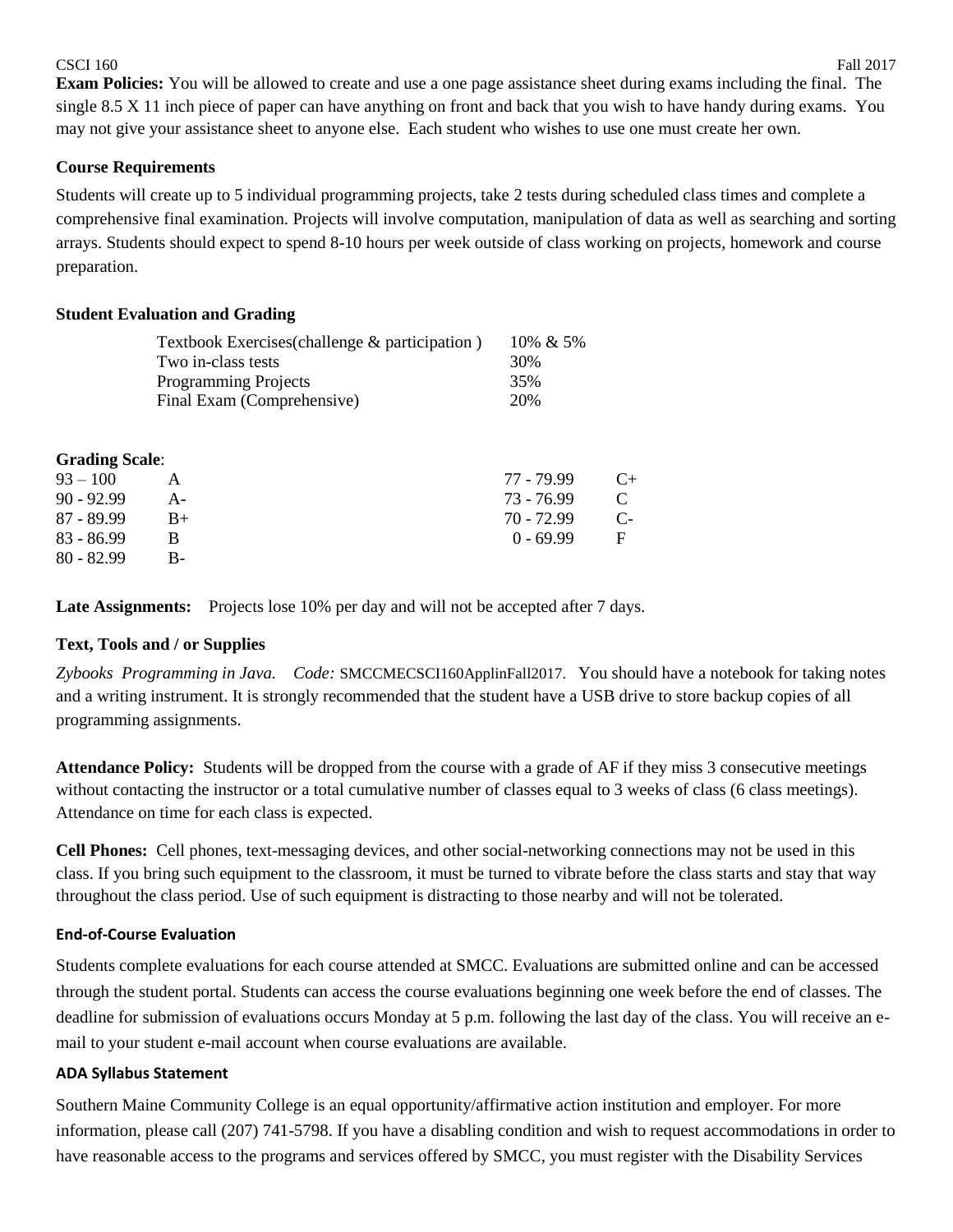#### $\text{CSCI } 160$  Fall 2017

Coordinator, Sandra Lynham, who can be reached at 741-5923. Further information about services for students with disabilities and the accommodation process is available upon request at this number. Course policies about online testing are modified to suit each individual's accommodations.

#### **SMCC Pay-for-Print Policy**

Each semester students receive a \$20 printing credit. The balance resets at the end of the semester and any remaining credits are removed. The College's pay-for-print system monitors printing on all printers (including those in general access labs, library printers, Tutoring Services, Campus Center Lounge and technology labs). Be sure to log OUT of the system when you've finished your printing, to prevent unauthorized access to your account. Students can check the number of pages they have printed by using the Printing Balance tool available on SMCC computers (located in the lower right corner of the screen, near the clock). Departments with work study students who need to print documents for the department should contact the Help Desk at 741-5696 to have a special account set up. To find ways to reduce your printing charges, please go to the IT Help tab on My SMCC. If you have questions about the pay-for-printing policy or your printing charges, please contact the Help Desk at 741-5696 or send an e-mail to [helpdesk@smccme.edu.](mailto:helpdesk@smccme.edu)

#### **Refunds**

Print jobs are eligible for a refund in the event of mechanical or electronic error on the part of the printer, print server, or software used to submit the job. Jobs are not eligible for a refund in cases where the job was not set up correctly, was submitted multiple times, or the student is not satisfied with the result. To request a refund, please bring the offending print to the IT Department in the basement of the Ross Technology Center. Refunds will be granted in the form of a credit to the student's account.

#### **Add-Drop Policy**

Students who drop a course during the one-week "add/drop" period in the fall and spring semesters and the first three days of summer sessions receive a 100% refund of the tuition and associated fees for that course. Please note any course that meets for less than the traditional semester length, i.e., 15 weeks, has a pro-rated add/drop period. There is no refund for non-attendance.

### **Withdrawal Policy**

A student may withdraw from a course only during the semester in which s/he is registered for that course. The withdrawal period is the second through twelfth week of the Fall and Spring semesters and the second through ninth week of twelve-week Summer courses. This period is pro-rated for shorter-length courses

(usually 75 percent of course meeting times; please check with the Registration Office. To withdraw from a course, a student must complete and submit the appropriate course withdrawal form, available at the Registration Office. This process must be completed either in person or by using SMCC e-mail accounts.

### **Plagiarism Statement**

If an instructor suspects that a student has knowingly committed a violation defined in the Maine Community College System Policy on Student Grade Appeals and Academic Misconduct, the instructor has the authority to review the alleged misconduct and determine the grade that the student should receive for the assignment and the course. The instructor may assign a failing grade for the assignment or course and may require the student to complete additional work for the course. The instructor may consult with the department chair and/or the College's chief academic officer prior to making such decisions. If a student seeks to challenge an instructor's determination, the student should submit a grade appeal. Grade appeal forms are available in the Advising Office on the South Portland Campus or in the administrative offices in the Learning Commons on the Midcoast Campus. An instructor may also refer the matter to the College's disciplinary officer for review under the procedures of the MCCS Student Code of Conduct